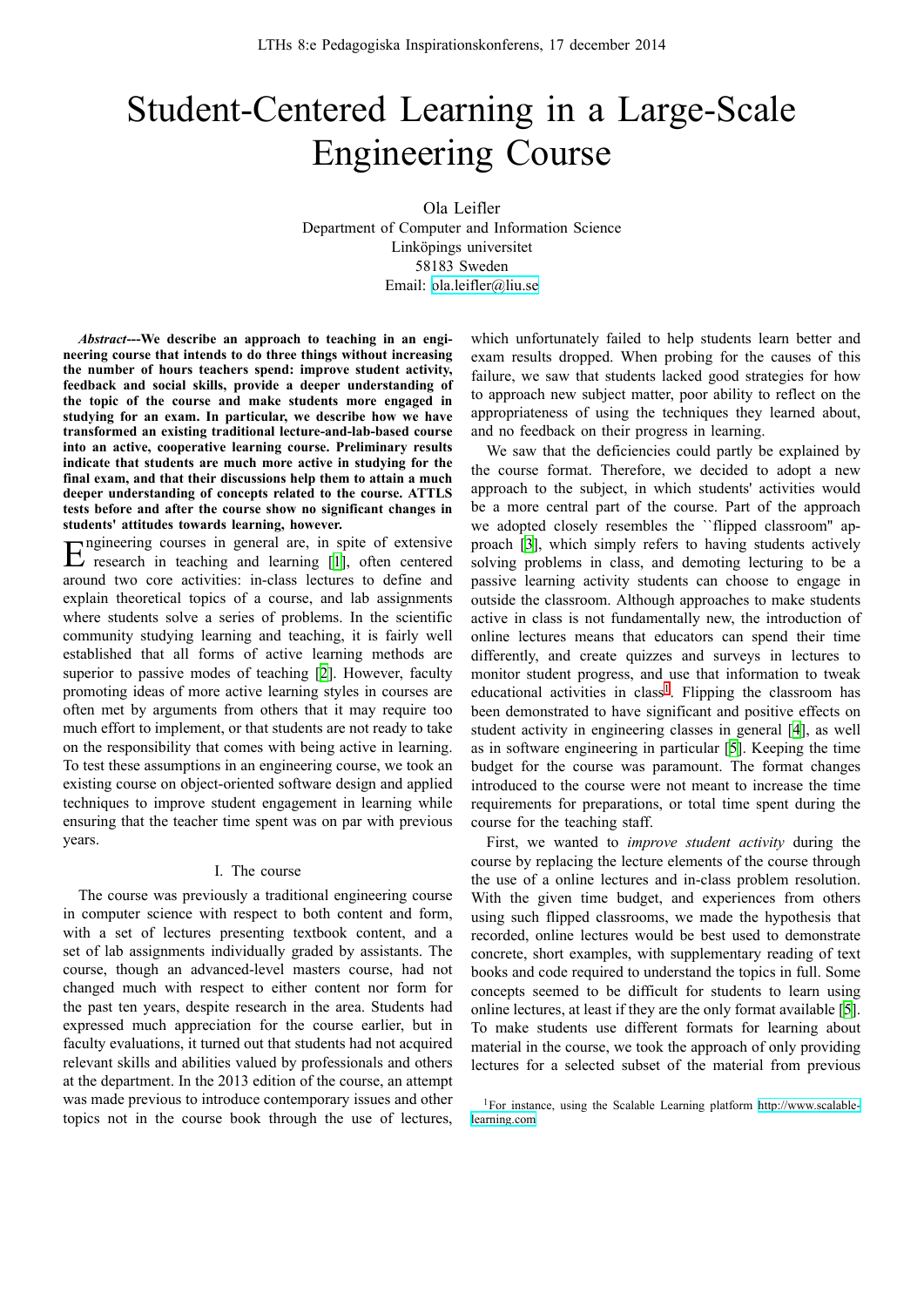years. From the original set of 18h of lecture material, we selected a set of 22 short segments, a total of 3.5h, that was considered most challenging for students, and best suited to make online lectures of. Together with supplementary demo material, an original course book and scientific papers to read on each major theme of the course, these online lectures became part of the core set of resources for students.

Second, to *make students engaged in studying and understanding concepts* in research papers and online lectures, we dedicated a set of seminars to theoretical topics and research in the field and wanted students to understand what kind of questions could be relevant to ask on this material. Allowing students to share questions on study material to others and answering others' questions has been shown to correlate positively with good exam results [\[6](#page-2-4)]. We wanted to help all students get better grades by understanding how to answer exam questions better through a contest in which students were to propose questions for the exam. It was made clear to them that, questions that met quality criteria *could* be included, but no guarantees were made that we would *only* use their questions, or that if we did, they would be identical in format or content to the ones they had originally formulated. In preparation for the theory-related seminars, students were to work individually to propose exam questions, and during the seminars, they were to work in their teams to select questions that best fulfilled the inclusion criteria put forth<sup>[2](#page-1-0)</sup>, so that their questions would be eligible for inclusion at the final exam. Students got feedback during the seminars on their understanding of the theoretical topics, and afterwards, on the quality of their proposed questions. All questions were posted online for others to see and comment on, and try to propose answer for.

Third, to *provide students with more feedback on their progress* during the course, and *improve their understanding* of the topic, we decided on a design for the lab series that focussed on student interactions in larger teams working on open problems in an existing open-source software project rather than complete, individual solutions to smaller problems. At the beginning of the course, we distributed all 140 students in teams of six, randomly assigned by a script. Each team consisted of three pairs, where each pair had a specific part of the code base to focus on for each task. To keep management efforts low, and all the while promoting interaction among students, we introduced a set of assignments that would require them to meet with one another before the deadline of each lab assignment and compare their results, and include a reflection of the differences in their reports. The rationale for this change was to make them aware of other possible solutions, and problems, when conducting the same general tasks. After the first two lab assignments, they would meet others who had studied the same code base but worked in other teams, to compare their results. After the third lab, they would have individual, oral examinations with their assistants to ensure

that they had learned about concepts central to the lab course.

To summarize, Table [I](#page-2-5) lists some of the qualitative changes of the course. Both the goals, the organization and the examination were changed to reflect a new *constructive alignment* [[7\]](#page-2-6) for the course. Students undertook realistic tasks with respect to the application of the techniques in the course, which was considered more important than merely applying a number of given techniques routinely in given contexts. In preparation for the written exam, the students´ teams proposed a total of 30 exam questions, and participated in more than 50 online discussions during the course. However, only the same number of students (30-50% of ) attended the seminars in the revised edition of the course, the same number who attended lectures in the previous edition of the course.

#### II. Results

As the course had changed with respect to its' goals, we decided against validating our approach on exam results. Instead, we used student attitude surveys, data from the online platforms used on how many had watched the online videos and participated in discussions, and surveys with a number of students from the year before the change to the course. Students who had failed the previous exam were allowed to do parts of the new lab series instead of doing the exam again as the new lab series was supposed to evaluate the same knowledge and abilities as did the exam in previous editions of the course.

# *A. Interviews with previous year's students*

Students who took the new lab series were unanimous in that they believed they learned more from studying existing software artifacts and trying to make sense of realistic code examples. Some examples:

[Jag] kände att jag lärde mig mycket mer så här än att plugga inför tentor.

``I felt I learned much more this way compared to studying for exams.''

Jag tycker att detta sätt är mycket bättre än att tenta av en kurs eftersom vi fick sitta ner och prata om mönstren och lära sig av varandra än att sitta och stressa på en tenta!

``I think this assessment format is much better than to do a written exam since we got to sit down and talk about the patterns and learn from one another instead of stressing during a written exam!''

Several other students expressed that comparing results with peers and reflecting on the outcome helped them correct their misunderstandings. No students had expressed that the written exam was better at capturing their knowledge of design patterns.

#### *B. Data from online activities*

The online lecture platform gave us indications of how many students had watched the videos we posted, and done the quizzes for each topic. Here, we saw that almost all students had completed the module related to the lab assignments,

<span id="page-1-0"></span><sup>&</sup>lt;sup>2</sup> such as being relevant for the topic and learning goals, that they should require proper understanding of course material, that they should be straightforward to grade and so on